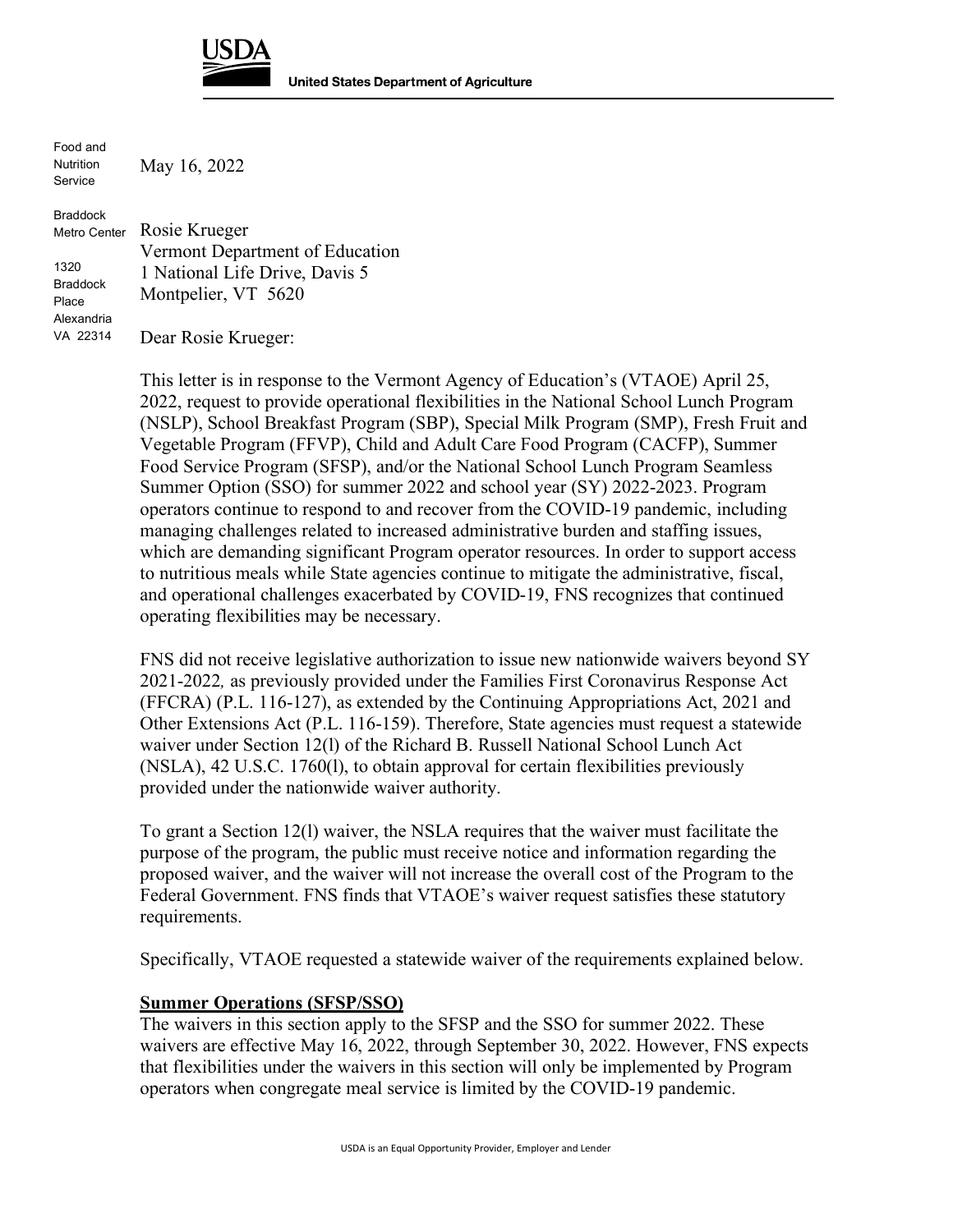*Waiver 1: Non-Congregate Meal Service during Summer 2022 (SFSP/SSO)*  Under the NSLA, 42 U.S.C. 1753(b)(1)(A), 42 U.S.C. 1761(a)(1)(D), and program regulations at 7 CFR 225.6(e)(15), meals must be served in a congregate setting and must be consumed by participants on site.

Pursuant to the waiver authority granted at Section 12(l) of the NSLA, FNS waives the aforementioned requirements to serve meals through the SFSP in a congregate setting this summer. Any other requirements referenced in these provisions remain in effect. FNS also extends the non-congregate feeding flexibilities to SSO for the duration of this waiver.

*Waiver 2: Parent and Guardian Meal Pick Up during Summer 2022 (SFSP/SSO)*  Under the NSLA, 42 U.S.C. 1761(f)(3) and program regulations at 7 CFR 210.10(a), 7 CFR 220.2 (Breakfast), 7 CFR 220.8(a), 7 CFR 225.2 (Meals), and 7 CFR 225.9(d)(7) meals must be served to eligible children.

Pursuant to the waiver authority granted at Section 12(l) of the NSLA, FNS waives the aforementioned requirement that meals may only be served directly to children this summer. Any other requirements referenced in these provisions remain in effect. FNS also extends the parent and guardian pick up flexibility to SSO for the duration of this waiver. State agencies must have a plan for ensuring that program operators are able to maintain accountability and program integrity. This includes putting in place processes to ensure that meals are distributed only to parents or guardians of eligible children, and that duplicate SFSP or SSO meals are not distributed to any child.

# **School Year Operations (NSLP/SBP)**

The waivers in this section are intended to provide needed flexibility to support school food authorities (SFAs) in continuing to offer nutritious meals. While these waivers are available through June 30, 2023, flexibilities under these waivers should only be implemented by Program operators when congregate meal service is limited by the COVID-19 pandemic.

## *Waiver 3: Non-Congregate Meal Service (NSLP and SBP)*

Under the NSLA, 42 U.S.C. 1753(b)(1)(A), the Child Nutrition Act, 42 U.S.C. 1773(b)(1)(A), NSLP and SBP meals must be served in a congregate setting and must be consumed by participants on site.

Pursuant to the waiver authority granted at Section 12(l) of the NSLA, FNS waives the aforementioned requirements to serve meals through the NSLP and SBP in a congregate setting. Any other requirements referenced in these provisions remain in effect.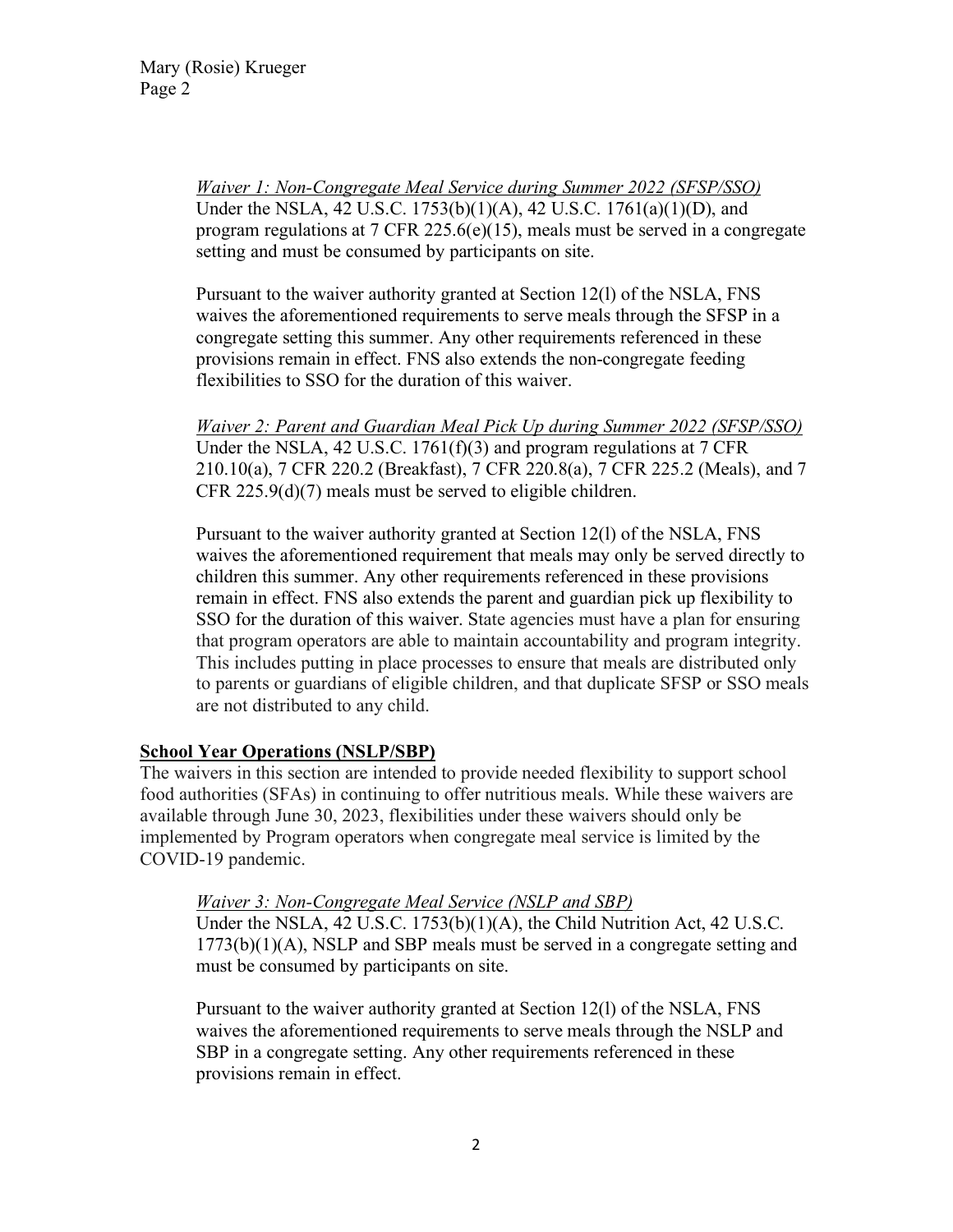*Waiver 4: Parent and Guardian Meal Pick Up (NSLP and SBP)* Under program regulations at 7 CFR 210.10(a), 7 CFR 220.2 (Breakfast), and 7 CFR 220.8(a), meals must be served to eligible children.

Pursuant to the waiver authority granted at Section 12(l) of the NSLA, FNS waives the requirement that meals may only be served directly to children. Any other requirements referenced in these provisions remain in effect. State agencies opting to use this flexibility must have a plan for ensuring that local operators are able to maintain accountability and program integrity. This includes putting in place processes to ensure that meals are distributed only to parents or guardians of eligible children, and that duplicate meals are not distributed to any child.

## *Waiver 5: Meal Service Times (NSLP and SBP)*

Under program regulations at 7 CFR 210.10(l) and 7 CFR 220.8(l), meals served in the NSLP and SBP must follow meal service time requirements.

Pursuant to the waiver authority granted at Section 12(l) of the NSLA, FNS waives the aforementioned requirements that set meal time parameters for school lunch and breakfast.

## *Waiver 6: Offer Versus Serve (NSLP)*

Under the NSLA, 42 U.S.C. 1758(a)(3) and program regulations at 7 CFR  $210.10(e)$ , Program operators of senior high schools (as defined by the State education agency) must participate in offer versus serve at lunch.

Pursuant to the waiver authority granted at Section 12(l) of the NSLA, FNS waives the requirement to serve school lunches to senior high school students using offer versus serve. FNS also extends the offer versus serve flexibility to SSO for the duration of this waiver, when there is an unanticipated school closure during the school year.

# **School Year Administration (NSLP/SBP/SFSP)**

The waivers in this section allow State and local Program operators to overcome administrative challenges resulting from COVID-19 and to appropriately allocate their limited staffing resources to meal service to best ensure safe service of meals to children as they respond to and recover from the COVID-19 pandemic. FNS expects program operators to use the flexibilities for only the duration and extent that they are needed.

## *Waiver 7: Local School Wellness Policy Triennial Assessment (NSLP)*

Section 9A(b) of the NSLA, 42 U.S.C. 1758b(b), establishes requirements for local school wellness policies related to implementation, evaluation, and publicly reporting on progress of local school wellness policies. FNS regulations further require at 7 CFR 210.31(e)(2) that, at least once every three years, local educational agencies (LEAs) assess compliance with the local school wellness policy and make assessment results available to the public.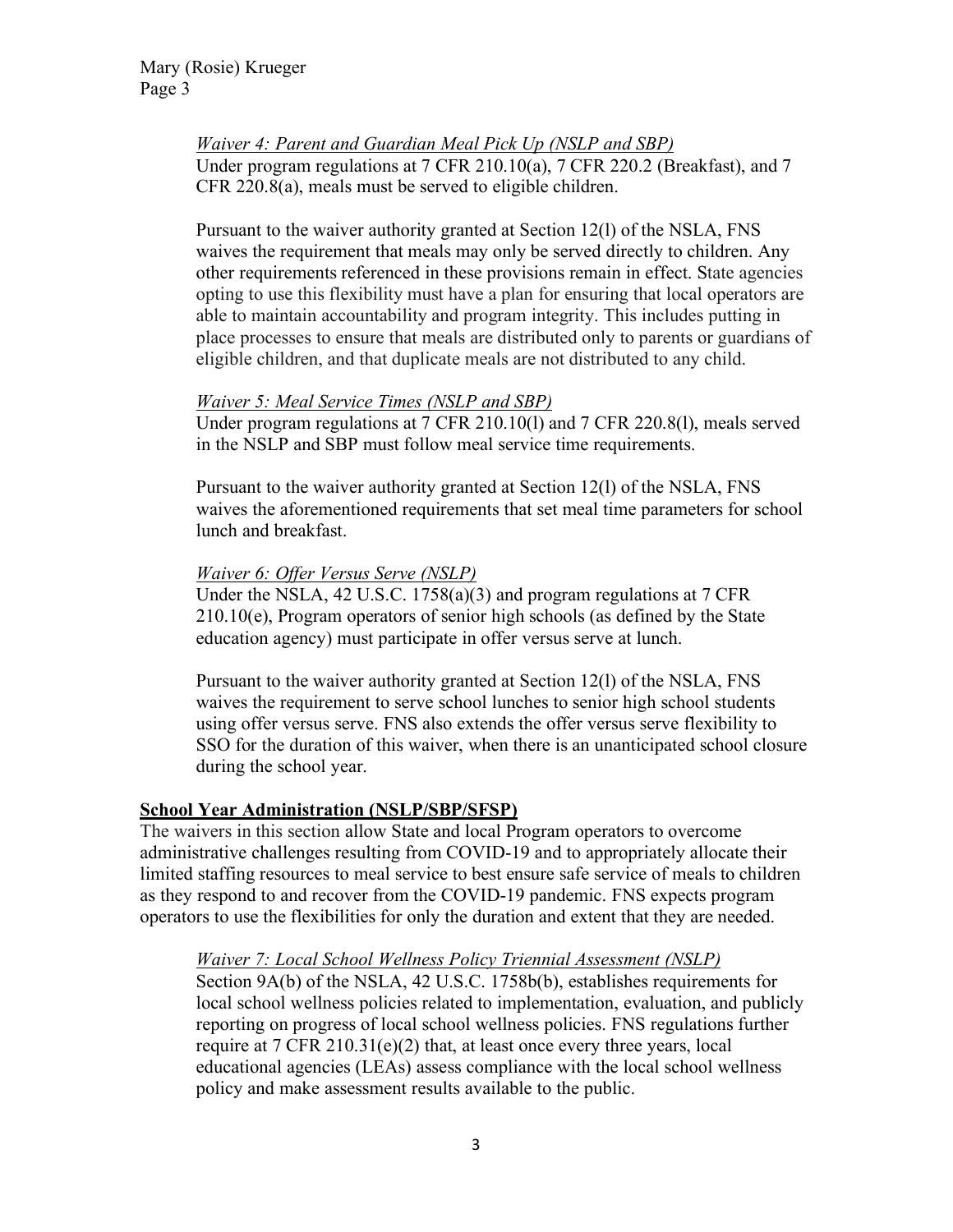Based on the July 1, 2017, implementation of the local school wellness policy regulations, the first triennial assessments were due June 30, 2020. On April 2, 2020, FNS issued a nationwide waiver delaying the deadline for the first triennial assessment to June 30, 2021, and on June 11, 2021, FNS issued a nationwide waiver delaying the deadline for the first triennial assessment to June 30, 2022. FNS recognizes that States and schools continue to devote additional resources to pandemic recovery and the transition back to normal operations. Due to this ongoing pandemic response and recovery, the resources required to meet the upcoming Local School Wellness Policy triennial assessment deadlines are better spent planning for the upcoming school year and ensuring that students are fed.

Pursuant to the Section 12(l) waiver authority cited above, FNS waives, for Program operators the above referenced statutory and regulatory requirements and provides a new first triennial assessment deadline of June 30, 2023. Accordingly, LEAs required to complete a triennial assessment by June 30, 2022, may choose to accept the new regulatory deadline and instead complete their first assessment by June 30, 2023. These LEAs then would complete a second triennial assessment by June 30, 2026. FNS recognizes that some LEAs may be prepared to complete their triennial assessment by June 30, 2022, and encourages those that are prepared to do so to complete their assessments on time.

## *Waiver 8: Food Service Management Company (FSMC) Contract Duration (NSLP and SFSP)*

Under Program regulations at 7 CFR 210.16(d) and 225.6(h)(7), SFAs and SFSP sponsors with a FSMC may contract for no longer than one year, with options for a yearly renewal not to exceed four additional years. Many SFAs and SFSP sponsor FSMC contracts may be nearing the end of their last renewal year. However, FNS recognizes that during this transition year, requiring SFAs and sponsors to conduct a competitive procurement process for a new FSMC contract may place an undue administrative burden on local operators.

Pursuant to the waiver authority granted at Section 12(l) of the NSLA, FNS waives 7 CFR 210.16(d) and 7 CFR 225.6(h)(7) to permit SFAs and SFSP sponsors to extend existing FSMC contracts that would not otherwise be eligible for extension through SY 2022-2023 or June 30, 2023.

## *Waiver 9: Administrative Review Onsite Requirements (NSLP and SBP)* Under Program regulations at 7 CFR 210.8(a)(1), 210.9(c)(7), 210.16(a)(3),  $210.18$ ,  $220.7(d)(1)(iii)$ , and  $220.11(d)(1)$ , SFAs are required to conduct portions of the administrative review onsite. However, FNS recognizes that during this transition year and in order to provide meals and meal supplements and ensure continuity of operations, suspending onsite monitoring is vital.

Pursuant to the waiver authority granted at Section 12(l) of the NSLA, FNS waives 7 CFR 210.8(a)(1), 210.9(c)(7), 210.16(a)(3), 210.18, 220.7(d)(1)(iii), and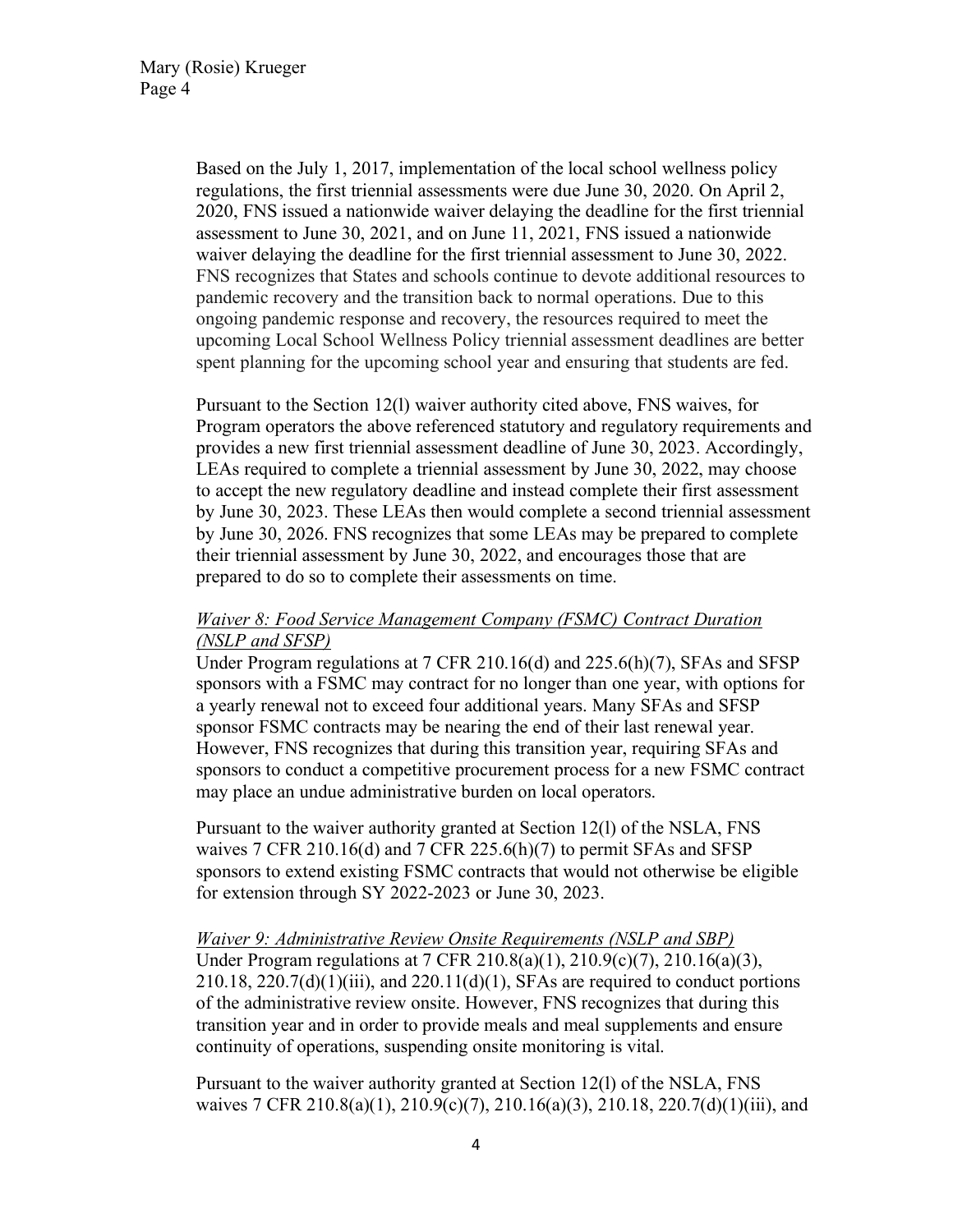$220.11(d)(1)$  to exclude the onsite monitoring requirements. Please note that to ensure Program integrity during this time, State agencies and SFAs should continue monitoring activities of Program operations offsite (e.g., through a desk audit). This waiver is effective when the public health emergency, which was declared on January 31, 2020, by the United States Department of Health and Human Services, ends and continues through June 30, 2023.

*Waiver 10: FNS-874 Second (Independent) Review of Applications (NSLP)* Under 42 U.S.C 1769c(b)(6)(E)(iii) and program regulations at 7 CFR 245.11(b)(2), each State agency must submit a report, as specified by FNS, describing the results of the second reviews of eligibility determinations conducted by each LEA in their State. The report must provide information about applications reviewed in each LEA and include activities required under 7 CFR 245.11. This report is due March  $15<sup>th</sup>$  of each year.

Pursuant to the waiver authority granted at Section 12(l) of the NSLA, FNS waives 7 CFR 245.11(b)(2) to permit States the time to focus on continuity of operations during this transition year, and in recognition of the fact that nationwide waiver flexibilities adopted by State agencies during the prior two school years extensively impacted free and reduced price certifications, as well as oversight activities. This waiver pertains to the requirement to submit the FNS-874 report due March 15, 2023, which would provide information about application reviewed in each LEA and include activities required under 7 CFR 245.11.

This waiver only applies to the reporting requirements associated with the independent review process. The underlying requirement for LEAs that collect school lunch program applications in SY 2022-2023 to conduct independent reviews as applicable remains in effect.

## *Waiver 11: FNS-640 Administrative Review Data Report (NSLP)*

Under the NSLA, 42 U.S.C.  $1769c(b)(1)(C)(iv)$  and program regulations at 7 CFR 210.18(n), State agencies shall submit to FNS each year the FNS-640 report containing the results of the reviews conducted in the preceding school year. This report is due March 1<sup>st</sup> of each year.

Pursuant to the waiver authority granted at Section 12(l) of the NSLA, FNS waives 7 CFR 245.11(b)(2) to permit States the time to focus on continuity of operations, and in recognition that the FNS-640 report for SY 2022-2023 would cover a time period during which operations were extensively impacted by nationwide waiver flexibilities. This waiver pertains to the requirement to submit the FNS-640 report due March 1, 2023, which would provide data collected from conducted administrative reviews for SY 2021-2022.

## **Special Milk Program Operations**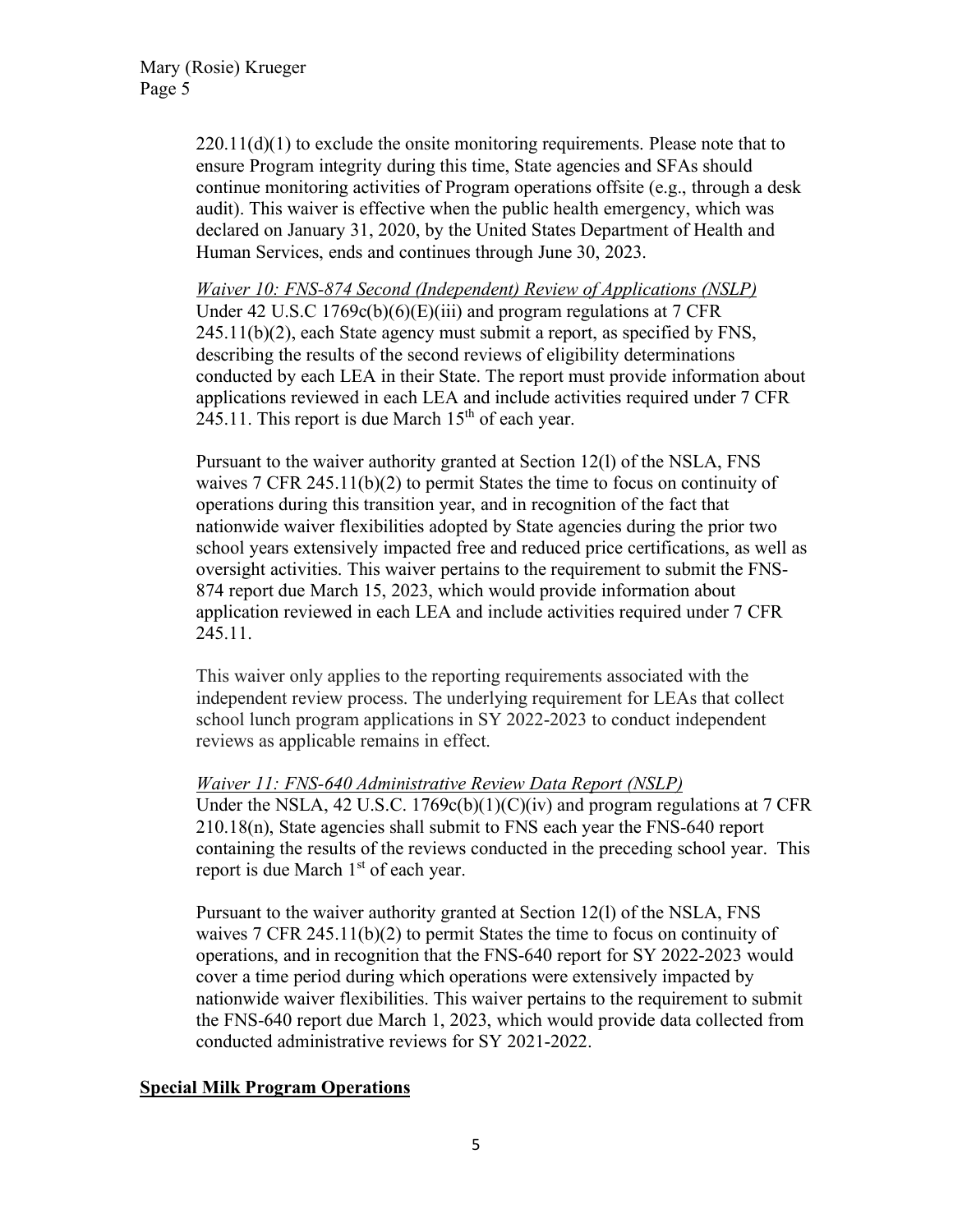Mary (Rosie) Krueger Page 6

The waivers in this section are intended to provide needed flexibility to support schools and institutions in continuing to offer milk service. The waivers in this section are effective July 1, 2022, through June 30, 2023. However, FNS expects that flexibilities under these waivers will only be implemented by Program operators when congregate service is limited by the COVID-19 pandemic.

#### *Waiver 12: Non-Congregate Milk Service (SMP)*

Section  $3(a)(1)$  of the Child Nutrition Act of 1966 (42 U.S.C. 1772 $(a)(1)$ ) and program regulations at 7 CFR 215.1 require SMP milk to be served and consumed in nonprofit schools, which do not participate in a meal service program authorized by the NSLA, or other eligible institutions devoted to the care of children.

Pursuant to the waiver authority granted at Section 12(l) of the NSLA, FNS waives the aforementioned requirements, which require the service of SMP milk in a congregate setting. This flexibility will allow milk to be made available and consumed off site.

#### *Waiver 13: Parent and Guardian Milk Pick Up (SMP)*

SMP distribution requirements at Section 3(a)(7) of the Child Nutrition Act of 1966 (42 U.S.C. 1772(a)(7)) and 7 CFR 215.7(d)(2)(i) and 215.13a(a) require SMP operators to provide milk directly to children, not to parents and guardians.

Pursuant to the waiver authority granted at Section 12(l) of the NSLA, FNS waives the aforementioned requirements to allow the distribution of SMP milk to a parent or guardian to take home to their children. State agencies opting to use this flexibility must have a plan for ensuring that Program operators are able to maintain accountability and program integrity. This includes putting in place processes to ensure that SMP milk is distributed only to parents or guardians of eligible children, and that duplicate servings are not distributed to any child.

### **Fresh Fruit and Vegetable Program Operations**

The waivers in this section are effective July 1, 2022, through June 30, 2023. However, FNS expects that flexibilities under these waivers will only be implemented by Program operators when congregate service is limited by the COVID-19 pandemic.

#### *Waiver 14: Parent and Guardian Pick Up (FFVP)*

Section 19(b) of the NSLA (42 U.S.C. 1769a), requires Program operators to provide FFVP foods directly to students, not to parents and guardians.

Pursuant to the waiver authority granted at Section 12(l) of the NSLA, this waiver allows the State agency to approve SFAs participating in FFVP to provide FFVP foods to parents or guardians of children whose elementary school is closed and who are learning virtually.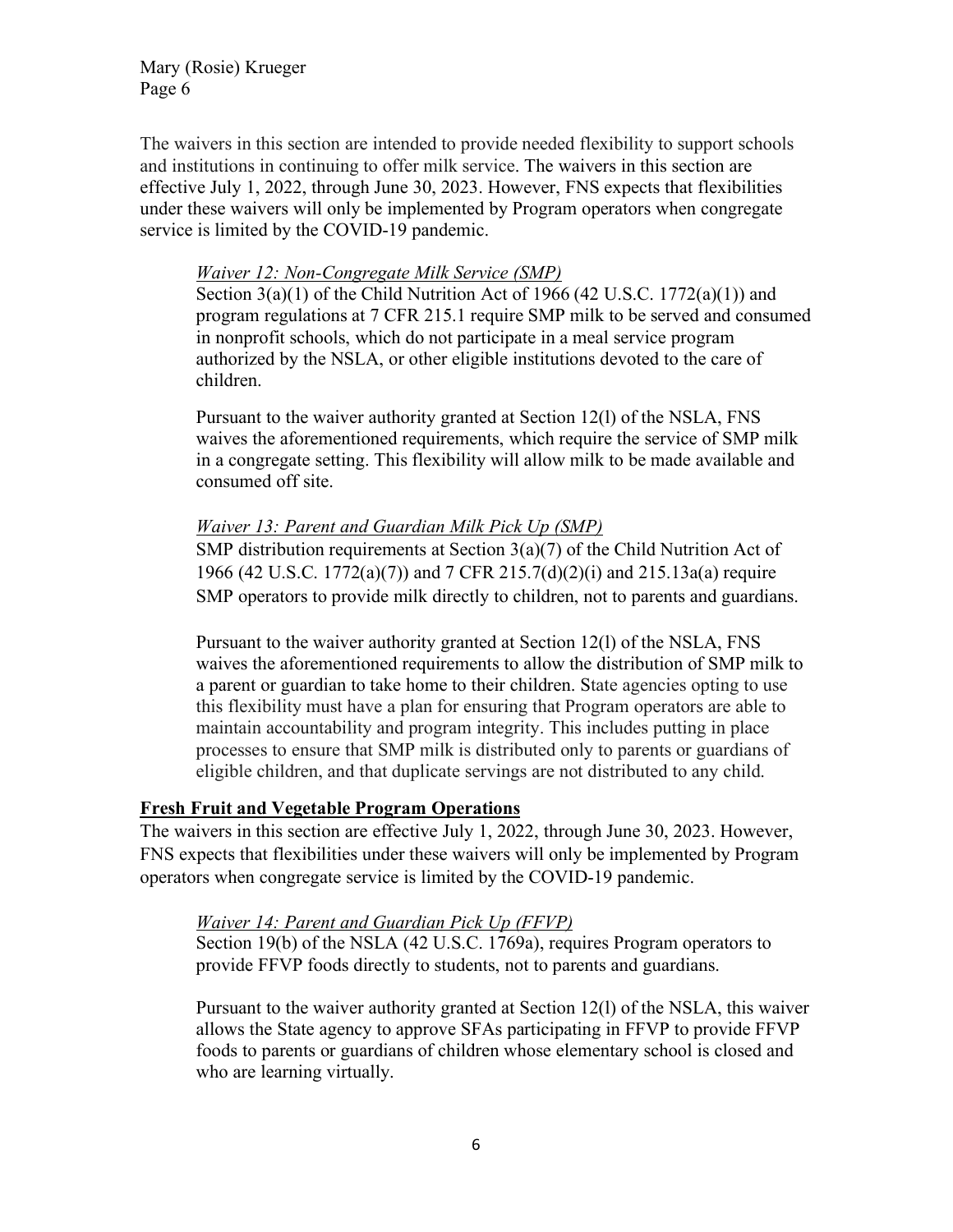*Waiver 15: Alternate Site (FFVP)*

Section 19(a) of the NSLA (42 U.S.C. 1769a(a)), limits availability of FFVP foods to elementary schools.

Pursuant to the waiver authority granted at Section 12(l) of the NSLA, this waiver allows the State agency to approve SFAs participating in FFVP to provide FFVP foods at sites that are not FFVP elementary schools when FFVP elementary schools are closed.

# **Unanticipated School Closures**

The waivers in this section apply to the SFSP and the SSO during unanticipated school closures. These waivers are effective October 1, 2022, through April 30, 2023. However, FNS expects that flexibilities under these waivers will only be implemented by Program operators when congregate meal service is limited by the COVID-19 pandemic.

## *Waiver 16: Non-Congregate Meal Service during Unanticipated School Closures (SFSP/SSO)*

Under NSLA, 42 U.S.C. 1753(b)(1)(A), 42 U.S.C. 1761(a)(1)(D), and program regulations at 7 CFR 225.6(e)(15), SFSP meals must be served in a congregate setting and must be consumed by participants on site.

Pursuant to the waiver authority granted at Section 12(l) of the NSLA, FNS waives the aforementioned requirements to serve meals through the SFSP during an unanticipated school closure in a congregate setting. Any other requirements referenced in these provisions remain in effect. FNS also extends the noncongregate feeding flexibility to SSO for the duration of this waiver.

# *Waiver 17: Parent and Guardian Meal Pick-Up during Unanticipated School Closures (SFSP/SSO)*

Under the NSLA, 42 U.S.C. 1761(f)(3) and Program regulations at 7 CFR 210.10(a), 7 CFR 220.2 (Breakfast), 7 CFR 220.8(a), 7 CFR 225.2 (Meals), and 7 CFR 225.9(d)(7) meals must be served to eligible children.

Pursuant to the waiver authority granted at Section 12(l) of the NSLA, FNS waives the aforementioned requirement that meals may only be served directly to children. Any other requirements referenced in these provisions remain in effect. FNS also extends the parent and guardian pick up flexibility to SSO for the duration of this waiver.

*Waiver 18: Meal Service Times for Unanticipated School Closures (SFSP/SSO)*  Under program regulations at 7 CFR 225.16(c)(1) and (2) meals served in the SFSP must follow meal service time requirements.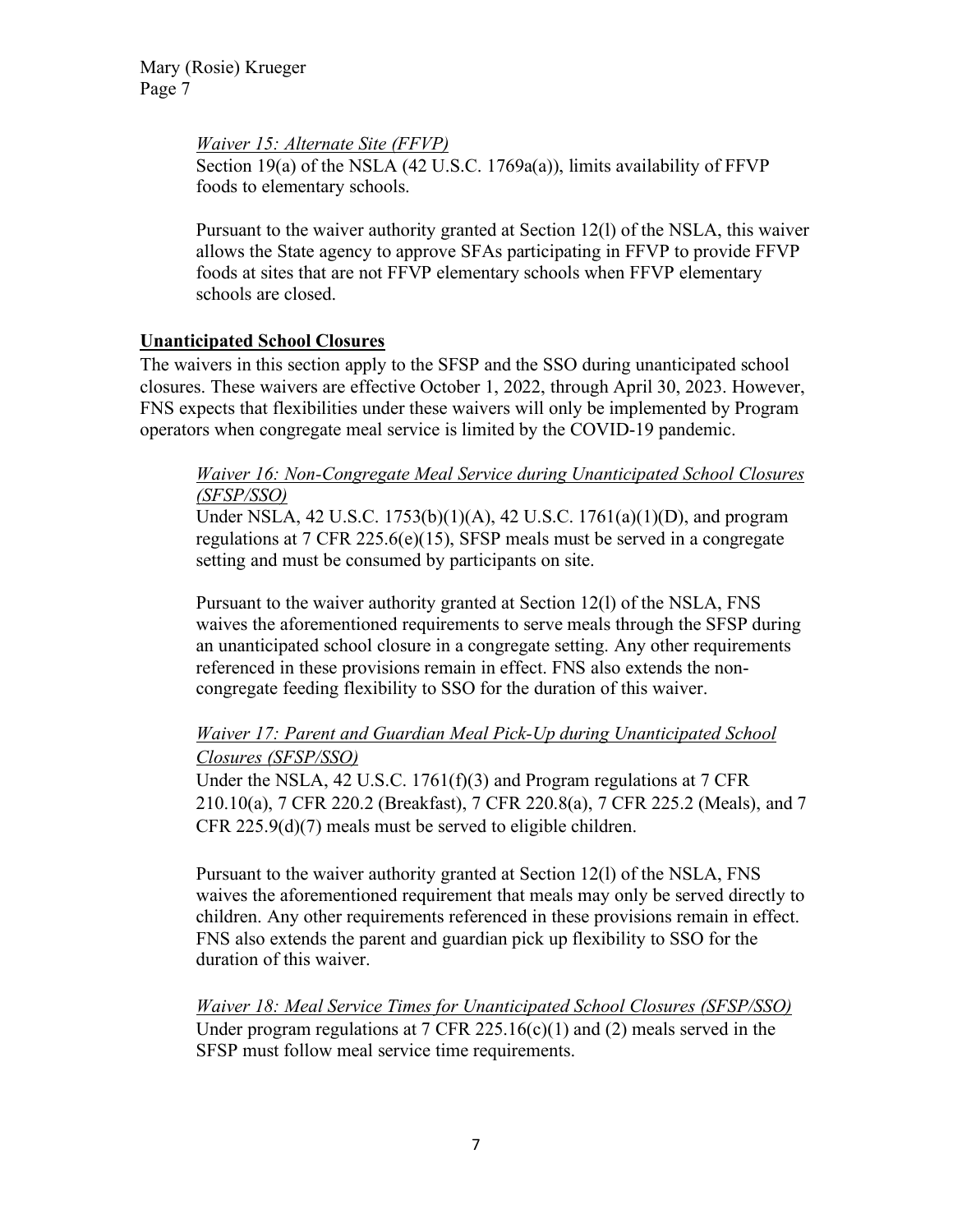Pursuant to the waiver authority granted at Section 12(l) of the NSLA, FNS waives the aforementioned requirements that set meal time parameters for SFSP sites. Any other requirements referenced in these provisions remain in effect. FNS also extends the meal service times flexibility to SSO for the duration of this waiver.

## *Waiver 19: Service of Meals at School Sites during Unanticipated School Closures*

Under the NSLA, 42 U.S.C. 1761(c)(1) and program regulations at 7 CFR  $225.6(d)(1)(iv)$ , State agencies are required to only approve meal service operations at non-school sites during unanticipated school closures.

Pursuant to the waiver authority granted at Section 12(l) of the NSLA, FNS waives the aforementioned requirement that limits the operation of SFSP during an unanticipated school closure to non-school sites. FNS also extends the service of meals at school sites during unanticipated school closures flexibility to SSO for the duration of this waiver.

# **Child and Adult Care Food Program Operations**

The waivers in this section apply to CACFP. These waivers are effective July 1, 2022, through June 30, 2023. However, FNS expects that flexibilities under these waivers will only be implemented by Program operators when congregate meal service is limited by the COVID-19 pandemic.

# *Waiver 20: Non-Congregate Meal Service (CACFP)*

Under the NSLA, 42 U.S.C. 1753(b)(1)(A) and program regulations at 7 CFR 226.19(b)(6)(iii), CACFP meals must be served in a congregate setting and must be consumed by participants on site.

Pursuant to the waiver authority granted at Section 12(l) of the NSLA, FNS waives the aforementioned requirement to serve meals through CACFP in a congregate setting. Any other requirements referenced in this provision remain in effect.

# *Waiver 21: Parent and Guardian Meal Pick Up (CACFP)*

Under Program regulations at 7 CFR 226.2 (Meals), meals must be served to eligible children and eligible adult participants.

Pursuant to the waiver authority granted at Section 12(l) of the NSLA, FNS waives the aforementioned requirement that meals may only be served directly to children and adult participants. Any other requirements referenced in these provisions remain in effect.

## *Waiver 22: Meal Service Times (CACFP)*

Under Program regulations at 7 CFR 226.20(k) meals served in the CACFP must follow meal service time requirements.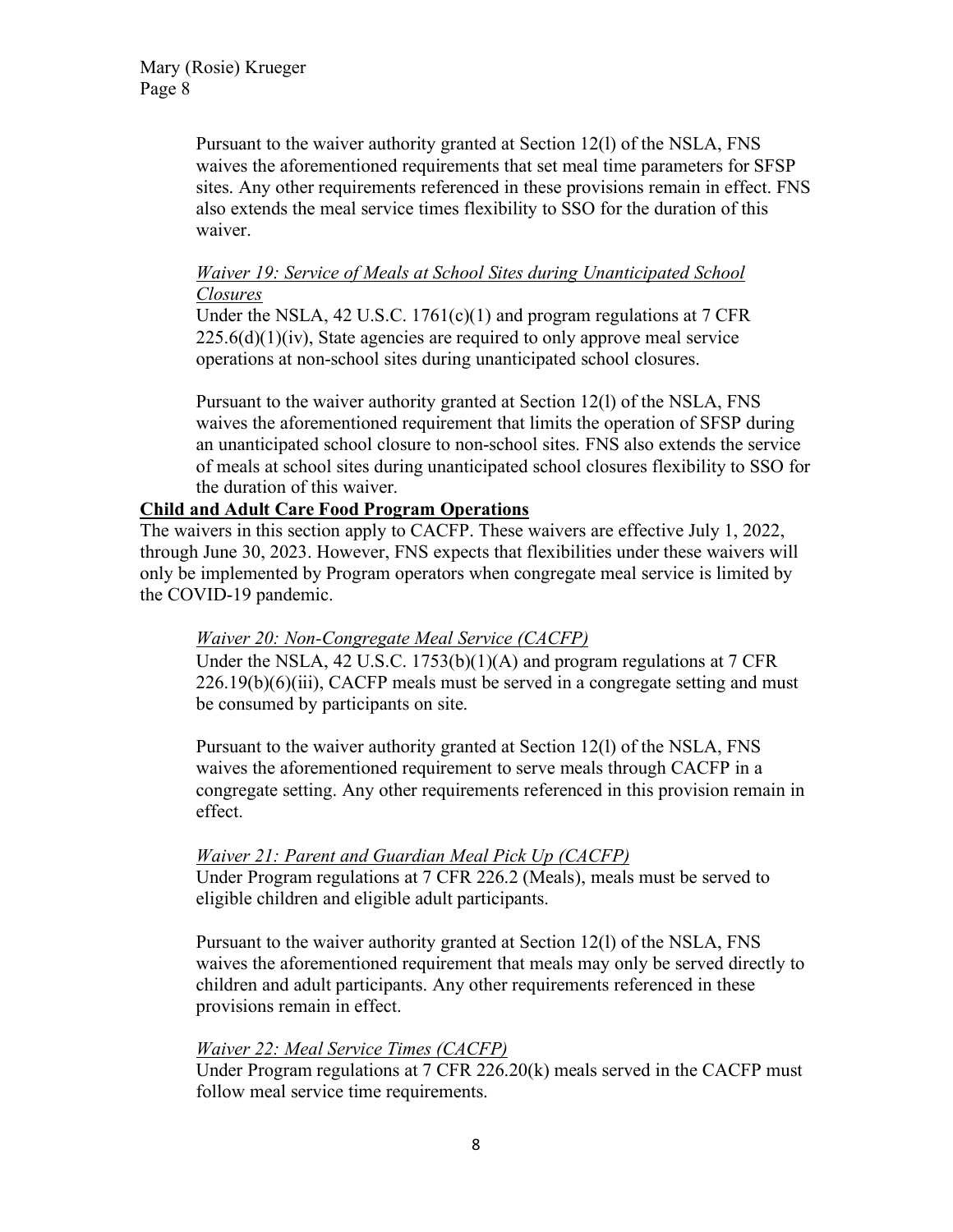Pursuant to the waiver authority granted at Section 12(l) of the NSLA, FNS waives the aforementioned requirements that set meal time parameters for CACFP institutions and facilities.

### **Child and Adult Care Food Program Administration**

The waivers in this section are effective when the public health emergency, which was declared on January 31, 2020 by the United States Department of Health and Human Services, ends and continue through June 30, 2023.

### *Waiver 23: State Agency Onsite Monitoring Visits (CACFP)*

Under Program statute and regulations, State agencies are required to conduct one scheduled visit of CACFP institutions at not less than 3-year intervals. CACFP regulations at  $7 \text{ CFR } 226.6 \text{ (m)}(6)$  go on to require State agencies to annually review at least 33.3 percent of all CACFP institutions. Additionally, per 7 CFR  $226.6(b)(1)$ , State agencies are required to do a pre-approval visit of all new CACFP sponsors. However, FNS recognizes that as the country continues to respond to COVID-19, onsite monitoring may not be possible.

Therefore, pursuant to the Section 12(l) waiver authority cited above, FNS waives the requirement that CACFP monitoring requirements included in 7 CFR  $226.6(b)(1)$  and  $226.6(m)(6)$  be conducted onsite. Please note that to ensure Program integrity during this time, State agencies that elect to use this waiver should continue monitoring activities of Program operations offsite (e.g., through a desk audit).

## *Waiver 24: Sponsoring Organization Onsite Monitoring Visits (CACFP)*

Under Program regulations at 7 CFR 226.16(d)(4)(iii), CACFP sponsoring organizations must review each facility three times each year and: 1) at least two of the three reviews must be unannounced; 2) at least one unannounced review must include observation of meal service; 3) at least one review must be made during each new facility's first four weeks of Program operations; and 4) not more than six months may elapse between reviews. However, FNS recognizes that as the country continues to respond to COVID-19, onsite monitoring may not be possible.

Therefore, pursuant to the Section 12(l) waiver authority cited above, FNS waives the requirement that CACFP monitoring requirements included in 7 CFR  $226.16(d)(4)(iii)$  be conducted onsite. Please note that to ensure Program integrity during this time, CACFP sponsoring organizations that elect to use this waiver should continue monitoring activities of Program operations offsite (e.g., through a desk audit).

Pursuant to the waiver authority granted at Section 12(l) of the NSLA, FNS approves VTAOE waiver request for the provisions mentioned above. Effective dates of each waiver are listed in the associated sections above. The State agency should inform